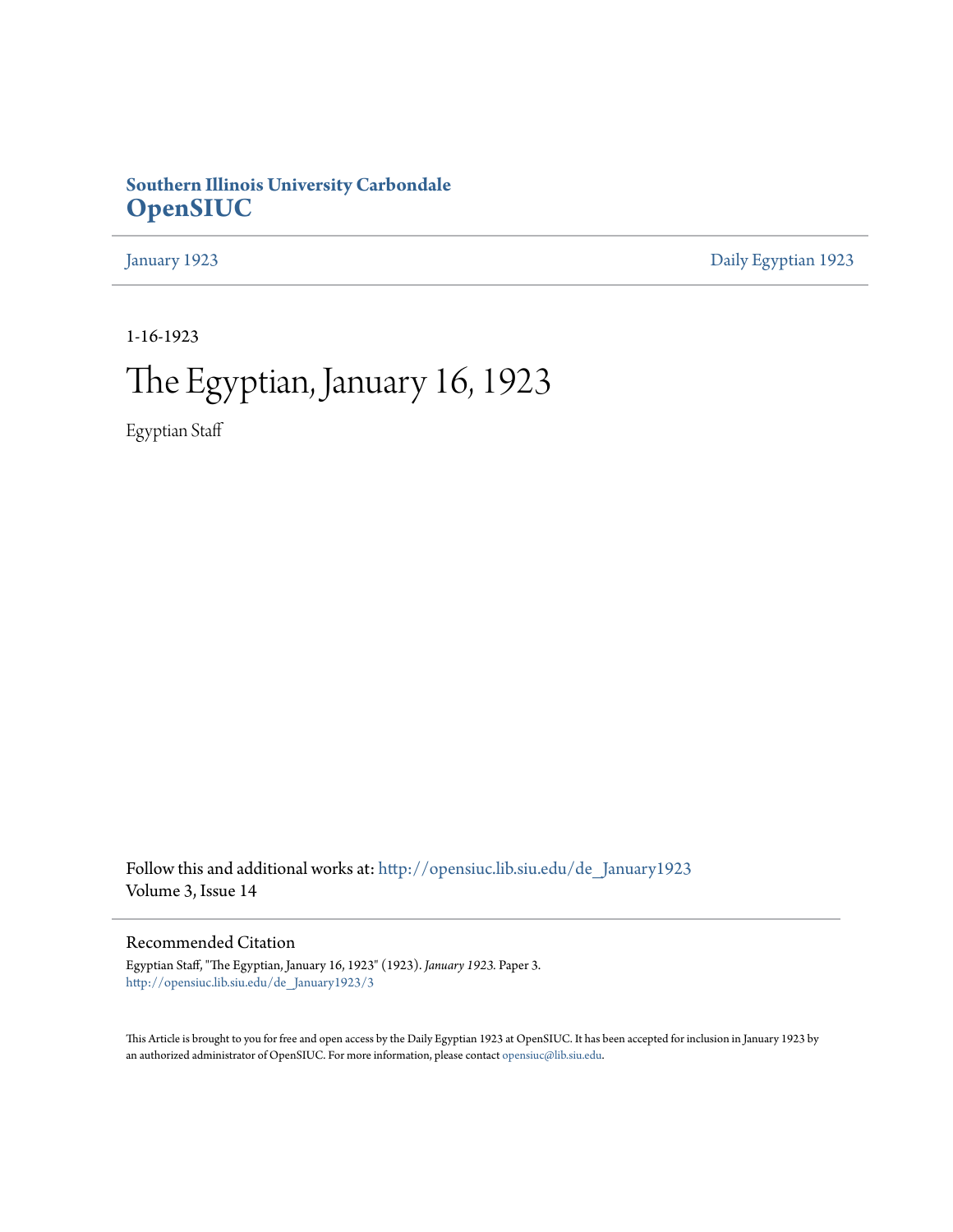# TAE FGYDTIAI Read by Four Thousand Students. Faculty and Friends of the School.

Carbondale, Illinois, Jan. 16, 1923

 $VOL.3$ 

### **Fishel and Hamilton** Listed With All-

**Egyptian Selection** 



Captain-elect Glenn Fishel and retiring captain Marvin Hamilton of the S. J. N. U. gridiron squad were accorded positions on the all-Egyptian all-stars by the McKendree Review that selects a team each year from four colleges located in Egypt, namely S. I. N. U., McKendree, Blackburn and Shurtleff.

Both men selected probably represent Carbondale's best. Fishel, a veteran of two years, has gained the reputation of being the best linesman in Egypt. He was selected to represent the S. I. N. U. last year as well as this. Marvin Hamilton, retiring captain, is also a veteran of two years, and as the Review states is probably the best fullback presented by any of the four teams concerned.



### **MAROONS WALLOP SPARKS** Y. W. C. A. Cabinet Council

19.21 The S. I. N. U. quintet added another victory to its growing string last Friday night when Captain Allen's men romped over the Sparks College five to the tune of a 49-31 score. The game, despite the onesidedness of the scoring, was fairly

fast and interest was kept alive by the floor work and the shooting of the home teem Sparks presented a large and speedy team, but their hest efforts failed to beat the defensive work of the Normal whizzes.

The game during the first half promised to be rather closely contested and the Normal was leading by but seven points at the end of the first period. From this point on through the Whizzes began a massa-(re which resulted in their netting a total of thirty-one more points before Mac withdrew them in order to give the subs a chance. The score would undoubtedly been much larger had the first five played the entire game.

With the exception of Carter the Maroons took turns in scoring, and this was frequent. Captain Allen nearly caused the galleries to give way when he netted a darby long shot from center early in the game. 'nd when he repeated this on two more eccasions two hundred mouths nened simultaneously and the girls inst gasped. "ain't he grand." Brooks "I the scoring with seven baskets to his credit. Valentine and Chance ried for second honor with six antece. Chance netted three free thrown and Valentine scored one. Smith, subbing, made one field goal. McLane hid the scoring for the visitors with Aro baskets. Fleming was credited with one basket and seven free throws. Warren the rangy rear zuard looped in three and Durland secured one

The game began with the teams evidently fairly matched in skill, while the visitors outclassed the Maroons in altitude and tonnage. The first period was fast and neither side seemed to be in advantage. Valentine could not make his long shots stay put and failed to score until the latter part of the first when he suddenly began contributing his there yis the tip in route, with a 'antilizing degree of regularity. From the first minute of play in the secand half the Whizzes went on a scoring spree with Chance, Brooks and Volcatine nerched in the limelight. Basket after basket by the Whizzes. with an occasional marker from Snarks to keep them from being down hearted. caused the score to rise lurning Sparks.

Last Friday evening the Y W C. A. cabinet decided to combine pleasure with business in holding their regular council. If fishes could talk we would probably get a more complete account of what took place at the Barrow cabin at Thompson Lake on that evening when the girls

the cabinet prepared to spend the night there. They SAY they sleptbut we noticed they were very stagpy Saturday for some reason or other. Eut, whether they slept or not, they were all able to partake heartily of an early (?) breakfast the next mcrning. After breakfast the forenoon was spent discussing plans and business for the ensuing term. At this time. in addition to the regular business Mrs. Stewart Chandler of our Advisory Board presented the subject in a very able manner. Miss Alice Barrow explained the duties and importance of the office of Undergraduate Representative, commonly spoken of<br>as the "U. R." and a comparatively new office in the Association. Miss Emma Bowyer and Miss Lucy K Woody, of our Advisory Board, were a'so with us and assisted very much by their sound counsel.

The Association deeply appreciates the interest shown, and help given us this wear by our entire wilvieray Board and we regret the other mem hers Misses Ru and King, had other duties which prevent d their joining us in this Council meeting.

After the adjournment of the business, some of the cabinet amused themselv's by a row upon the lake Hot lunch was served at one o'clock following which the entire cabinet thined in making short work of the dishes and at two o'clock the L'armw cabin was once more enjoying its customary winter p ace and quiet.

The cabinet feel very grateful to Dr. and Mrs. Barrow for the lean of their cabin which was the means of such a delightful mid-winter outing.

like the mercury in thermometer on a Southern Illinois summer day. The latter part of the final half Coach McAndrews substituted the second team. The subs started off good but were unable to score. While Sparks, sensing an opportunity for a little revenge, began to glow with new hope and staged a momentary rally. Four haskets and a free throw counted before the cruel blast of the referee whistle extinguished the revenge

### U. H. S. Lose Three **But Get Revenge** On C. C. H. S.

No. 14

### Normal Band Accompanies the Team to Murphysboro

It takes a good team to play another good basket ball team and the referee also. That's what the University High learned when they lost to the Murphy Hi in a ten-minute overtime game by a score of 21-22. The game was very close all the way through and during the last few seconds of the extra minute period a foul was committed by Murphy in the 17 foot zone which would have given U Hi two throws but when Capt. Hickey started to shoot the fouls the timekeeper ended the game. The referee gave the Murphy Hi the henefit of the soubt every time and several shady plays were pulled off before him by that team which he failed to see. Meffert and Capt. Hickey starred for the U. Hi. Many fans from Carbondale went over and we want to thank the Normal band very much for the services they rendered.

U Hi lineup was: Meffert, Capt. Hickey, Renfro and Crawshaw, forwards; Brimm and White', centers; Birkner, Loy, Epperson and Bridges, guards.

U. H. S., 8- Pinckneyville, 33.

The U Hi got a real trouncing at Pinckneyville' Friday. December 5, when they were beaten 33 to 8. Playing on a small floor they could not do as well as the Pinckneyville lads but even at that they held the lead the first half. The second half Pincknevville gct "gutty" and couldn't miss. The Pinckneyville boys were very large and tri d to get rough but Capt. Hickey had his men play more of a defensive game. holding them in reserve for the game with Murphyshoro the next night. U Hi lineun was: Meffert, Hickey, Renfro, Crawshaw, forwards: Brimm, center; Birkner, Lov and Bridges, guards.

U. H. S., 28 C. C. H. S., 26.

Th ' U Hi hoys fell into their old ferm last Wodnesday night and defeated the Carbondale Community High in a fast ten minute overtime game. On a small and slick floor they were playing at a disadvantage but they proved too much for the C. C. H S. and passed all cround them. Meffert and Capt. Hickey starred for U Hi in the last twenty the minutes of the game they couldn't be stepp wi and would break through the (Continued on Page Five.)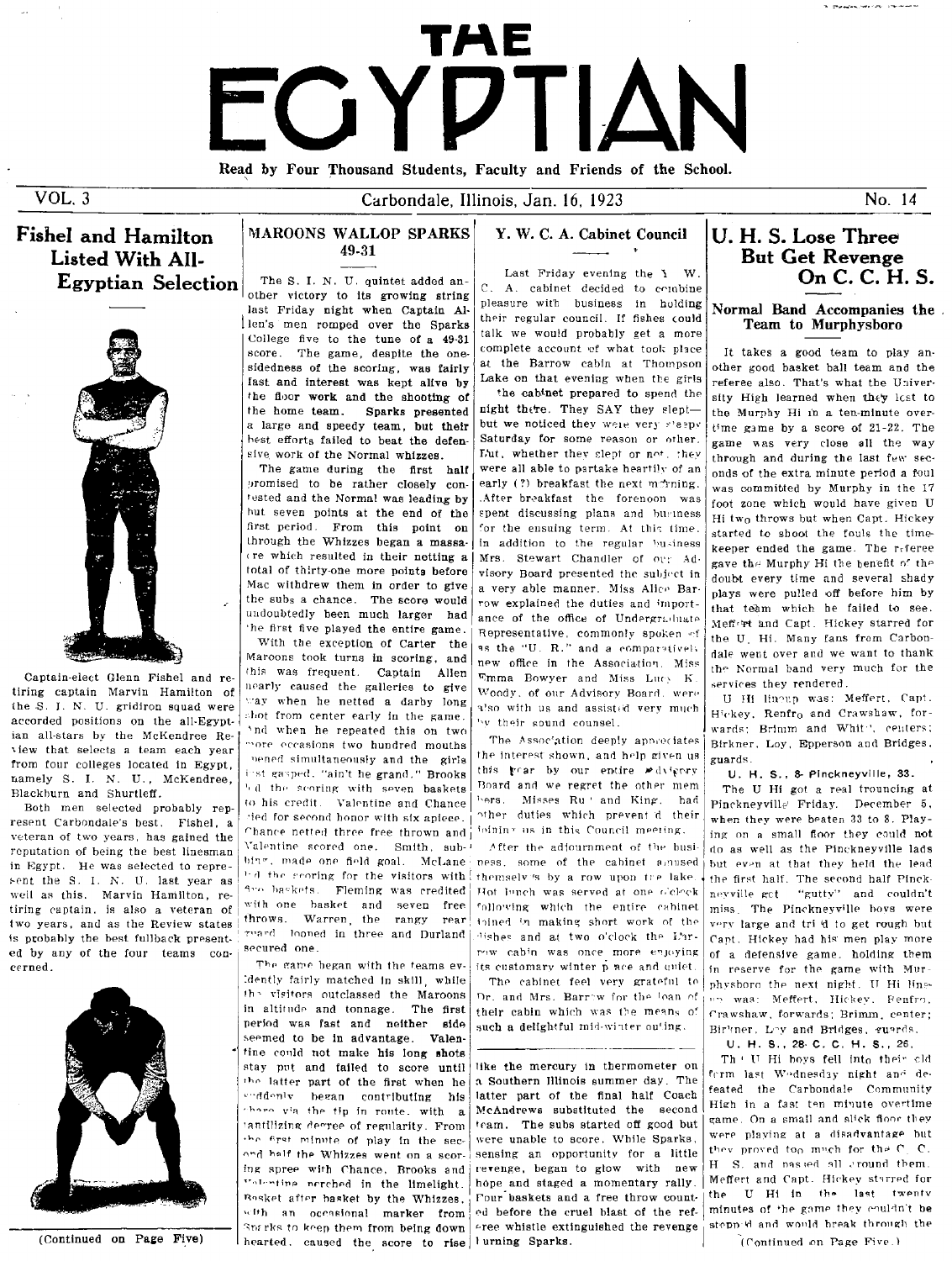

strong, left for the East, Dec. 31, on  $\begin{bmatrix} 1 & 0 & 0 \\ 0 & 0 & 1 \end{bmatrix}$  other number on the program was a page-full. He is a hustling, prosper-<br>continuous decline to the successive of production interesting features. ous r &nother tour similar to the successful Dlay of unusual interesting features. ous real estate brother-----<:>f course STRUT AND FRET one of last year. Their first game With such a start for the year the nothing wrong about that, but—well,<br>is mith Desimenth, Other executions of Z.tets feel without a doubt that they lead it for yourself and then tell us. is with Dartmouth. Other encounters  $\begin{bmatrix} Z \text{ }^\text{He} \text{ } 1 \end{bmatrix}$  will not be satisfied with winning one  $\begin{bmatrix}$  Head it for yourself and then tell us. last week were entertain it by a will be with Williams. Here are th will be with Williams, Harvard, the will not be satisfied with winning one He was a regular devil in the morn- farce in one act, by the title o<sup>t</sup> "Art Army at West Point, and the Navy at section of the inter-society clash but ing if things didn't go just right.  $\frac{1}{100}$  For Breakf3st." The characters were:<br>Annapolis was the Navy at will annex both the boys' and girls

the Eastern colleges that we have The annual Zetetic banquet will be sett hold of Mrs. Babbitt and shake willie Willing, his chum-Ray<br>real athletics in the "wild and woolly another red letter feature this year. Into the a real athletics in the "wild and woolly another red letter feature this year. | after all, it's through her that Bab- Hamilton.<br>West." Rene Rich, Harry's sweetheart-

"LITTLE 19" BASKET BALL SCORE Charleston, 24; Lincoln, 10. Charleston, 15; Miliken, -31. Augustana, 47; Lincoln. 14. Charleston, 22; Sparks, 17. MaComb, 23; La Cross Normal, 37. Bradley, 26; Lombard, 23.

J. H. S. 24-MURPHY 7

Last Saturday evening the boys of the Junior High School ,accompanied hy Coach Goforth and Mr. Cisne, iourneyed to MUrphy to administer th medicine of defeat to the basket ball team of Longfellow school.

The game started snappy and fuII of pep. The J. H. S. boys took the lead from the beginning and  $k$ <sub>e</sub>pt it to the end,

The first quarter ended 8 to 0 wIth the J. H. S. boys shining ahead. Phillips accounted for the first goal. Cherry and Muckelroy one each and Capt. Lutz one. The second quarter started with the teams as full of fight as before. The half ended 12 to 3 In favorofJ. H. S.

The third quarter started with sooring on both sides hut mainly on Carbnndale's side. Tbe Murphy boys ac- Talk .... counted for one goal only. But the J. H. S. accounted for 2. The fourth 'luarter started with a look on Mur· phy's face to do or die, but they were unable to come through the J. H. S. five men defense which they worked Ilke a charm.

Thompson and Lutz starred for their brilliant work at guards. Also Lutz as his ability for makIng long cnes.

Muckelroy and Cherry played a very fast game at forwards and it seemed as if they couldn't miss a ~hot. Phl11lps showed up for' his floor work and ability to make short shots. The final score was 24 to 7 In favor of J, H. S.

from a sprained ankle. We sincere- winter term. Everyone should become ly hope Ralph will be able to use his a member now, in time for the best bl-peds in the usual way without the society event of the year, the Ag use of crutches at a very early date.  $|$  Club banquet.

### GRACE EAGLESON LEADS THE ZETETS

KNOX BASKETBALL TEAM Miss Eagleson's opening address off and hit even before you'd tried to They're bossession and heavily had made no find out the good that might be in INVADES THE EAST showed that the society had made no find out the good that might be in time,<br>INVADES THE EAST mistake in electing her to the high tim? Well that's how we felt about Like Sinclaire, me and George F. The Knox basketball team, ten st office in its power to bestow. The old brother Babbitt about the first  $\frac{1}{2}$  of the first Babbitt about the first Babbitt about the first Babbitte Babbitte Babbitte Babbitte Babbitte B Annapolis.  $\begin{bmatrix} \text{will}\ \text{annex}\ \text{both}\ \text{the}\ \text{boys}\ \text{and}\ \text{girls}\ \end{bmatrix}$  Why is it such demons always have Harry Hustle, working his way thru

> Food, will again be shipped from Chi- $\begin{bmatrix} 1 & 1 & 2 \\ 2 & 1 & 3 \end{bmatrix}$  Lift changes; the surprising and dracago and St. Louis to supply the  $\frac{1}{2}$  in  $\frac{1}{2}$  in  $\frac{1}{2}$  is the surprising and draw  $\frac{1}{2}$ . Merle Gould.

The presentation of the Loving Cups | Main Street." | Harriett Marvin.<br>
to the member of the ficulty and to  $\frac{1}{N}$  are expressed in the cases of the Play again this year.

The Annual Spring Play will indeed he a fitting close for the work of the school year. The name Annual Zetetic Spring Play, alone, always brings hundreds of people when they recall such plays as "The Amazing Cure;" "The Show Shop," "What Happen: d to Jones," and "Peg O' My Heart."

If you are not already a memb 'r of the Societies, affiliate yourself with the Zetetic at once.

### AG CLUB PROGRAM

The Ag Club met Wednesday night. January 10, 1923.

#### Program.

Music ................. Norvin Bassl 'y . , . Roy Greer

Optional ............... George Lirely Extemporaneous .... .............

....... Ralph Warren, John Hunsaker / The Value of Appearing on Program.

How Can I Make the Ag Club Better.

The optional by George Lirely was an interesting and instructional talk on the organization and work of contesting associations.

At the regular business meeting the Club decided that preparations for the Annual Ag. Club banquet should begin at once. Committees on various arrangements were appointed. The banquet will be giv-Ralph Bailely has been suffering en sometime near the close of the

#### "Babbitt"-Lewis

Wben we first heard of "Babbitt" we had the idea it was something about a college girl named Babhitt. On the opening night of the term shout a college girl named Babbitt. Changes so that you pity find at the Isn't so bad after all.<br>Miss Grace Eagleson 23 was install d Never were we more mistaken. He and think he isn't so Miss Grace Eagleson 23 was install if  $\begin{bmatrix} 1 & 1 & 1 \\ 1 & 1 & 1 \end{bmatrix}$  a college girl at all, he isn't So Mr. Lewis loves to write,<br>as president of the Zetetle Society.  $\begin{bmatrix} 1 & 1 & 1 \\ 0 & 1 & 1 \end{bmatrix}$  and  $\begin{bmatrix} 1 & 1 & 1 \\$ as president of the ZeteLc Society. even a college man. He isn't even a.<br>Miss Eagleson is not only the first i Miss Eagleson is not only the first we started to say he isn't even a These books that aren't novels quite girl president of the Zetets but the  $\frac{1}{m}$  and hut we'll take that hack for But satires mixed with propaganda. girl president of the Zetets but the  $\begin{bmatrix} \text{map} & \text{in} \\ \text{map} & \text{in} \end{bmatrix}$  that the man, but we'll take that back for first g'rl president of any mixed  $w$ e've seen hundreds of men just like<br>campus organization to be elected this  $w_0$ , Coorga E. Bobbitt, Did von over campus organization to be elected this  $\begin{bmatrix} Mr, & \text{George F. Babbitt. Did you ever } & \text{Poor men, poor men! in every climate}, \\ \text{Mr. George F. Babbitt. Did you ever } & \text{Poor men, poor men! in every climate}. \end{bmatrix}$ ear.<br>Miss Eagleson's opening address off and hit even before you'd tried to They're bossed and hectored all the him? Well. that's how we felt about Like Sinclaire, method is the Sinclaire, method is the Sinclaire, me and George F. Knox hopes to convince some of rames. such meek wives? You would like to (-olleg ~Joc Thomas inatic part of the story is near the He rant taste of the Zetets.<br>The presentation of the Loving Cups | that is from being another, Mary Manners, Willie's swertheart

We were particularly interested in  $\begin{bmatrix} 0 & 0 & 0 \\ 0 & 0 & 0 \end{bmatrix}$  and Nillie. after causing his wife no end of trou-

"Last he stuck in his lapel the Exposters' Club Button. With the  $f$ <sup>p</sup>ers to pay ten dollars for a paint-<br>conciseness of great art the  $\frac{1}{2}$  and  $\frac{1}{2}$  of some sandwiches and fruit conciseness of great art the button  $\frac{1}{2}$  fisplayed two words: 'Boosters<sup>-</sup> , which she piles artistically on the part of the part of the part of the part of the part of the part of the part of the part of the part of the part of the part of the part of Pep!' It made Babbitt feel loyal and table. The hungry artist at once ac-<br>important it associated him with cents the job, and the moment their important. It associated him with Good Fellows, with men who were | elient is gone, both hays fall upon<br>nice and human and important in has. | the food and devour it. Rene, returnnice and human and important in business circles. It was his V. C., his ing with Mary, Willie's sweetheart,<br>Legion of Honor ribbon, his Phi Beta pretends anger, but soon throws off Legion of Honor ribbon. his Phi Beta Kappa Key. **her disguise and promises not to re** 

ran other complex worries. 'I feel ' or Breakfast."<br>kind of punk this morning ' he sets. The Strut and Fret has never kept kind of punk this morning,' he said. heavy banana fritters," etc., etc. to its success!<br>Would that we could have stepped in-<br>Afterwards they all attended "Miss Would that we could have stepped into Mrs. Babbitt's shoes just long: Lulu Fett" at the Barth Theatre

enougb to find the old reliable rolling pin!

But he comes out of it all and<br>changes so that you pity him later

the member of the student body who the vivid pictures Sinclaire Lewis Harry, a young artist, and Willie.<br>has done the most for school spirit draws of American life today. Wo're his chum, are trying to live thru draws of American life today. We've his chum, are trying to live thru<br>all virited hamse dust lind the hams, the summer on their own exertions. during the year will be the custom all visited homes just like the home the summer on their own exertions. In the Floral Heights. Because all  $\frac{1}{2}$  are reduced to such straits that the towels are wet when he finally de- $t$  they are hiding lest their riencs hide<br>tides to amble, into the hethroom. out their plight. They are so far gone cides to amble into the bathroom  $\sim$ ut their plight. They are so far gone<br>he sets peered and feels weather that they have not even food enough he gets peeved and feels most awfully, that they have not even food enough<br>shuged. Then he finally gets dressed for breakfast. Rene, Harry's sweetchused. Then he finally gets dressed 'or breakfast. Rene, Harry's sweet-<br>after causing his wife no end of trou. Teart, discovers their hiding place, b'e.  $\begin{bmatrix} 1 & -1 & -1 & -1 & -1 \\ 0 & -1 & -1 & -1 \\ 0 & -1 & -1 & -1 \end{bmatrix}$  and dressing up as an cld w.man, "With the subtleties of dressing "eal how the boys ate up their "Art<br>in other complex worries. "I feel for Breakfast."

> '1 think I had too much dinner last in operations during the winter term evening. You oughtn't to serve those hefore, it is going to this year. Here's

### SETTLEMOIR SHOE HOSPITAl

Best and Busiest Sewed Soles and Rubber Heels a specialty.

Work done while you wait.

Phone 252Y

~-------------------------------------------~,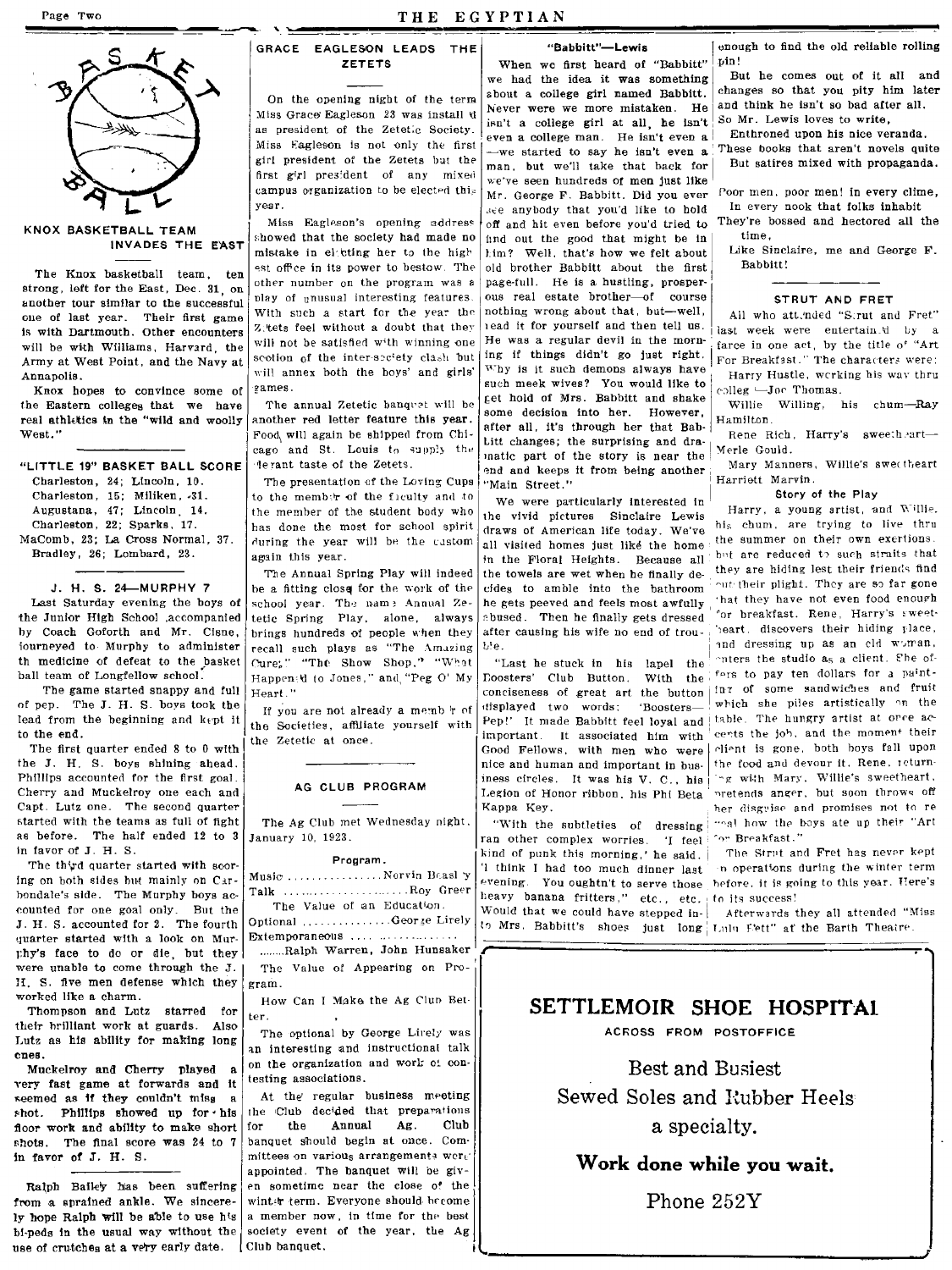<u>nnamosmovanno anno manipulikanno anno 1999 anno 1999. Anno 1999 anno 1999 anno 1999 anno 1999 anno 1999 ann anno 1999 ann anno 1999. Is a most ex-</u> **THE RADIATOR** -2--2-

**CORPORATION CONTINUES INTO A REPORT OF A CONTINUES INTO A REPORT OF A CONTINUES OF A CONTINUES OF A CONTINUES OF** We shall endeavor in the Radiator Column to radiate the wit and wisdom of our faculty members and the students in general. It is hoped that the Egyptian readers will experience real enjoyment in all that finds a place here.

### A TRIP ACROSS THE SEA highway and even the canals lined

(Miss Jones continues the charming story of her trip to Europe.) Rheims and the Surrounding Battle- $\cdot$  fields.

One wishes for the pen of an'artist to convey the true impression of the wreckage the Huns wrought in France.Rheims, a city of wondrous beauty, wrecked and rebuilt in true United States western frontier style of the most sordid ugliness. Temporary structures, they say, but quite permanent as far as near prospect is concerned. The wonderful cathedral, a mere shell, only suggestive of its

former majesty, is still surrounded by war wreckage. It seems so strange that the people of Rheims should look serene after their years of war horrors. Even the small children born and bred in shell

fire were like other children

We motored with a Cook party over sixty miles of the devasted region and battlefields. The country is dead. Dead trees, dead soil, no vestige of human habitation left on former village sites. Here and there a few courageous souls, sheltered by hovels built of war tanks left in the district. are taking up their lives again in the region. The French government is attempting to clear away the wire entanglement material but no impression of such clearance was apparent, as mounds of it remained everywhere.

We crossed the famous Hindenburg line with its underground forts and confortable concrete dugouts and, in contrast, visited the French officers' | drinking and being merry is the mood dugouts which were hardly fit for rats

Our objective was Craoune, the eastern extremity of the Chemin Des Dames, a strategic ridge commanding the surrounding country to which the Germans retired after the first Marne offensive and which they held during the four years of war. It is a region where many thousand brave French boys made the supreme sacrifice. In just one attempt to take the spot France lost 40,000 sons. We were, indeed, on sacred ground.

**Marseilles** 

La Belle France is well named. A trip to Southern France down the Rhone valley through a country of landscape gardening which seems incident to French farming shows every

**Visit** 

with trees beautifully groomed. The columns of Lombardy poplars in the hazy atmosphere of the distance, with the church spire of a picturesque village here and there, present the aspect of a dream country. As one goes farther south through the wine district, the grape vine and the picturesque villa with the Pyrenees in the background, the ruins of an old Roman Castle here and there among the crags of the foothills, are the prominent features of the country. Later on the vine gives way to the gnarled olive tree with its beautiful foliage

Marseilles is not only the center of the olive industry of France but is also one of its most important ports. It is a queer city, provincial and strangely quaint, and at the same time a little' cosmopolitan, as it is the port for both the African Colonies and the Orient. In its streets roam many varied types of humanity. This was particularly the case during the past summer when France held in Marseilles a most interesting Colonial Exposition depicting the achievement of its colonies. The most striking feature of this exposition was the wonderful exhibit of aethetic interest created by Africans, as well as by Orientals. A visit to the grounds affords a very interesting glimpse into strange far away lands which are keenly alive in an assihetic sense.

Street cafe life is a prominent feature of Marseilles and here the French peeple seemed more care free and joyous than in Paris. Eating and of the city.

Returning from the Exposition Grounds to the city of the Corniche Way, a street cut through the rocks! of the precipitous coast, we experienced for thirty minutes a real joy ride. At our feet was the wondrous blue of the Mediterranean as blue as the blue of dreams, so beautiful and joyous that the motorman sang at the top of his voice all the way. Apparently there are no labor troubles on the Corniche Ways of the Mediterranean Coast

### Riviera

Contrast indeed of old world rocky Marseilles to Nice with its fine beach. mpgnificent villas, palatial hotels, and casino life. Fascinating doubtless ing on this beautiful coast.

A trip through the French Riviera means a visit as a matter of course to the famous casino at Monte Carlo. That the beautiful drive from Nice through the Grande Corniche, a road cut by Napoleon midway up the straight mountainous wall of rock, with the glorious blue sea below and a fringe of snow capped mountains above, should end in the sad sight of Monte Carlo's Casino with its pitiful habitues, is an ending unworthy of the heavenly beauty of the surroundings. The atmosphere of the place is both grim and tragic. Well dressed, seemingly respectable old men and women watching the roulette wheel hour after hour, day after day, even weeks and months and perhaps years, with a view of working out a system which will penetrate the mysteries of its movement and thus enable fortune to come their way.

As we go to the cities of northern Italy through the Italian Riviera, the pleasure of travel is somewhat marred by the passage through many tunnels made necessary by the mountainous nature of the country. Railroad build-

pensive operation and tunnels occur by the hundreds.

(To be continued next week.)

#### JUNIOR KID PARTY

"Backward, turn backward, O Time in thy flight.

Make me a child Again for tonight."

All the little "kiddies" of the Junior Class met together for a frolic in the school gymnasium Tuesday night when the clock struck seven. After all the kiddles greeted each other, they were led in a grand march named "Hail, Hail, gang all here." All 150 stumbled through front door and out back door of "Stumble Inn."

A prize was awarded to Miss Edna Roberson for finding the most peanuts in the Goober Pea Hunt. After a number of games were played everyone enfoyed eating ice cream cones and all day suckers.

When the clock struck nine the kids had to be told it was time to go home by plano beginning to play Home, Sweet Home.

The party was chaperoned by Bowyer, Hickson, Clark and Mac.

### **GUS TROBAUGH & SON**

FANCY GROCERIES AND MEATS

STUDENTS' HEADQUARTERS

Phone Orders Given Special Attention.

508 W. College---------Free Delivery-----------Phone 286-X

### **GREETING**

# **LANEY'S 10c STORE** 212 South Illinois Avenue

Desires to extend to the students a hearty New Year's Greeting We solicit your continued patronage and good will-and assure you the best the market affords in our line.

> **LANEY'S 10 CENT STORE** The Home of the Student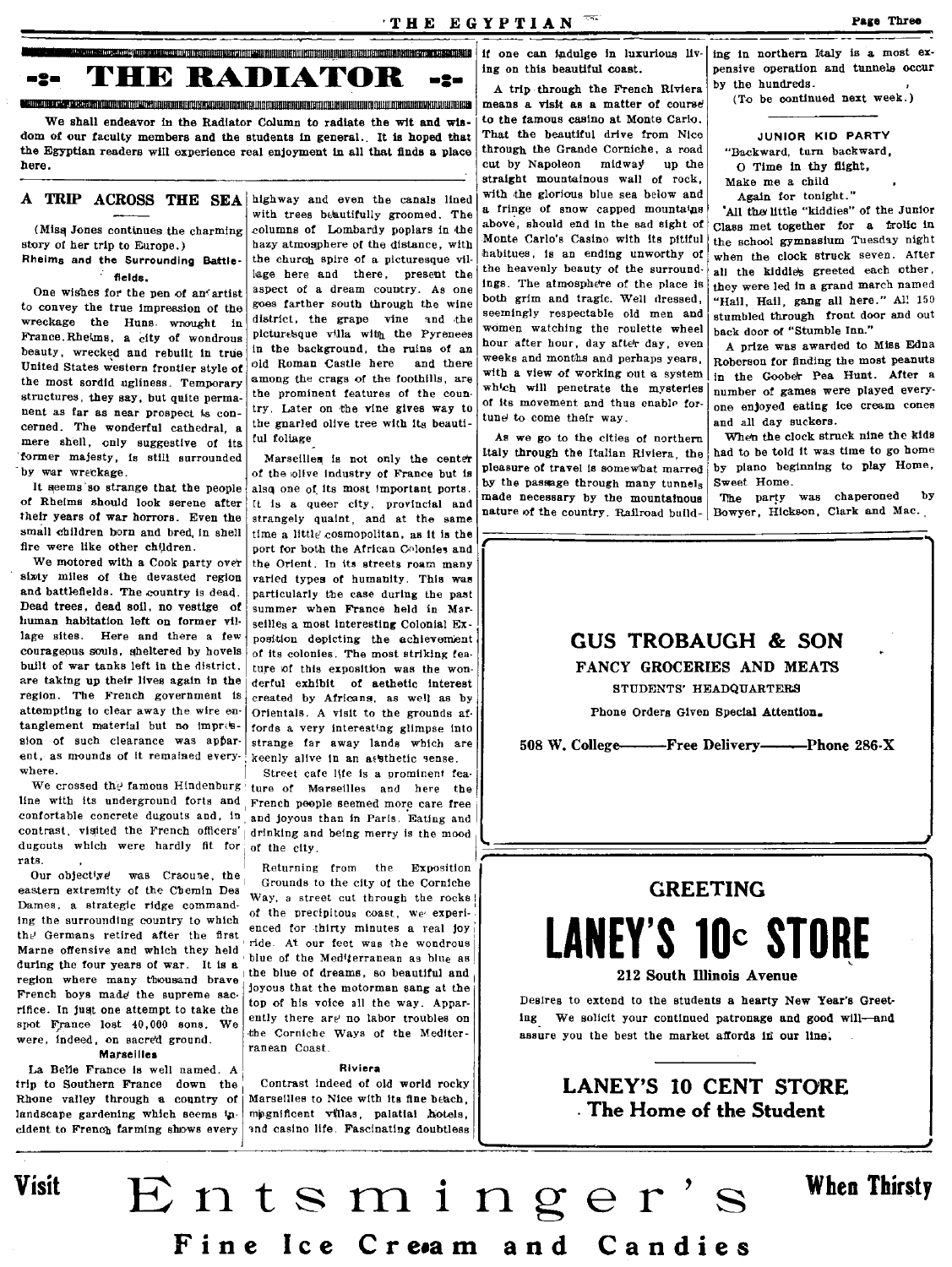

Wim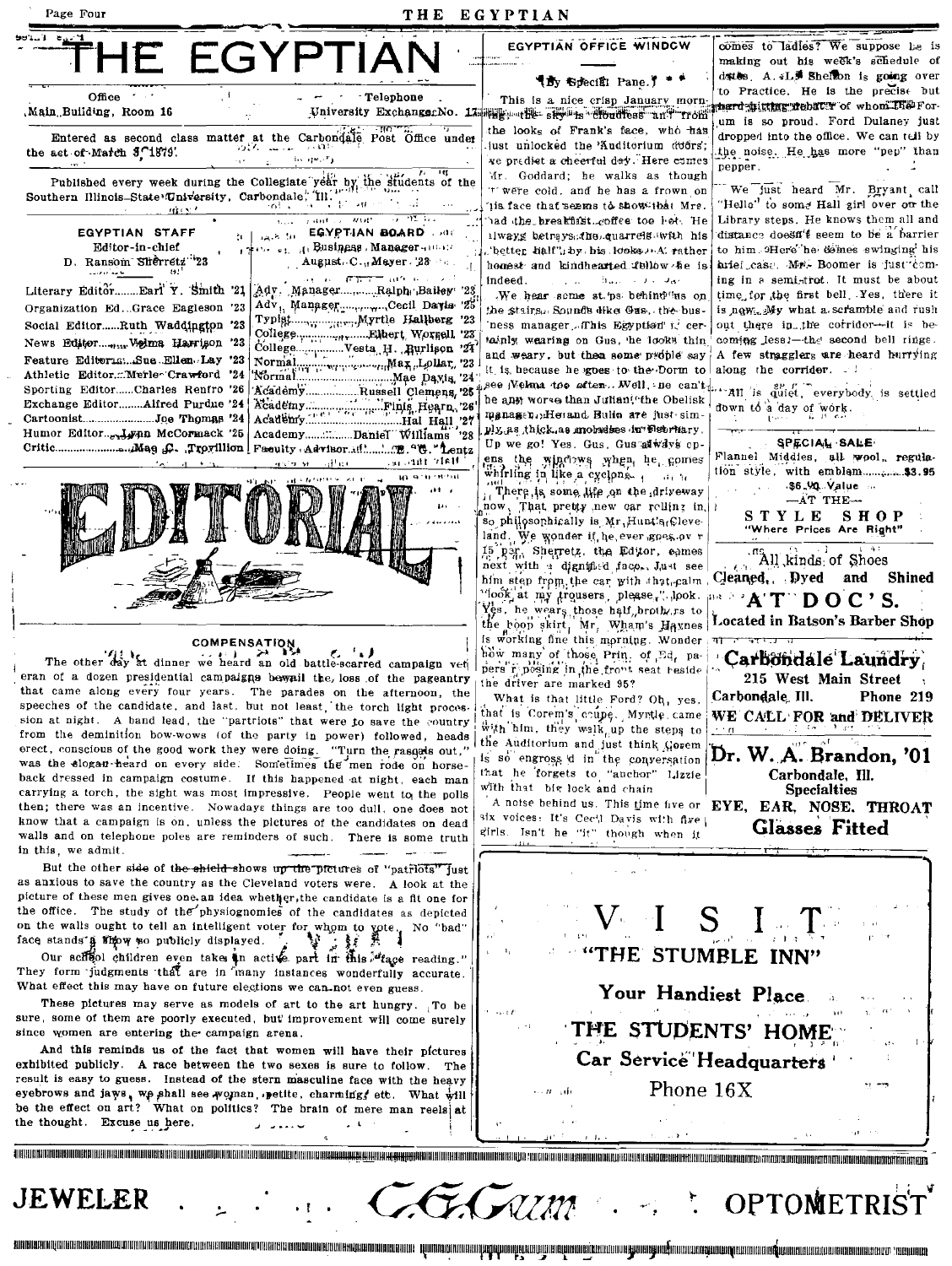Monday, Tuesday, Wednesday, January 15, 16, 17 Marion Davies, and an all-star cast in the vivid 1923 målodrama. "WHEN KNIGHTHOOD **EX WAS IN FLOWER"** 

Barth Theatre

Thursday, January 18th May McAvoy in ... "EVERYTHING FOR SALE" Larry Semon, in "The Agent" Fox News.

Double Program Friday Charles (Buck) Jones, in "WEST OF CHICAGO" Also Conway Tearle in  $2.291$ "THE REFEREE"

Saturday, January 20th Mary Miles Minter, in "HER WINNING WAY" Also Chapter 8 of "Timber Queen"

Coming-3 Days-January 22, 23, 24 "TALK OF THE TOWN" 18-People Musical Comedy-18

न्नाम <u>राचा केले.</u> 

εì

د ل

Carbondale  $\pm$   $\overline{\text{C}}$  and  $\overline{\text{V}}$ Kitchen Manufacturers -

nτ

Candy and Ice Cream

Carbondale, Illinois

THREE PURPLE PLAYERS **ALL STAR EGYPTIAN SELECT'N** Selected by the McKendree Review All-Egyptian Football Team As Left end Left Tackle Cralley-McKendree Left guard Fishel-Carbondale Center Rice-Shurtleff Right guard Hall-McKendree

Right tackle

Quarterback

Right end

Left half

Right half

Fullback

(Continued from Page One.)

Reihl-Shurtleff Maxey-McKendree Downey-Blackburn Walton-Bhurtleff Shrout Shurtleff Hamilton-Carbondale

The Review has to say of the allstar te<del>am:</del>

At the close of the football season. the Review undertook the selection of an all-Egyptian football team chosen from the four schools, Blackburn, Shurtleff, McKendree and Carbondale Normal, represented in Southern IIlinois<sup>a</sup> football.<sup>013</sup> Letters were sent to the coaches of these schools and to the various officials who handled the cifferent games, asking for a selection of opinions. From the data received-the Review has made the selection printed above which is believed to represent the composite opinion of those best fitted to judge the real worth of the players.

The abundance of good material in some positions and the decided lack of it in others made the selection unusually difficult this autumn. The Shurtleff team, which defeated (ach of the other colleges considered, is represented by five players. Mc-Kendree is given three places; Carbondale two; and Blackburn one.

Walton of Shurtleff is easily the cutstanding half back of the year, while light, is well adapted to the open game. Shrout, his running mate, is heavier, a better plunging and interfering back. Hamilton, the Carbondale captain, is probably the best of the fullbacks though Hall outbucked him in the McKendree-Carbondale game. Downey played on a weak team at Blackburn where his ability as a quarterback, both as a field general and at backing up the line, could not be fully appreciated. Of the ends, Potter of Shurtleff is a good d fensive player, handles the pass well, and his ability to follow the ball won at least one game for his team. Maxey is just as good an offensive player and probably better on defense. Like Potter, he has shown well at covering kicks and has recovered several muffs for nice gain. Crall y of McKingwee and Richl of Shurtleff are both experienced tackles whose play in important games proved them the class of the men in th se positions.

There seems to be but few guards up to the standard of the players in the other positions. Hall, of McKendree, whose aggressive play featured the work of the College line, is easily the outstanding player; Fishel, a tackle at Carbondale, is shifted to иниципниканцирнопринципниканцирнопринципник  $|\mathbf{th}_\mathbf{C}|$  other position where his weight

and experience would make him a valuable man on any center trio. Rice, besides passing nicely on the complicated Shurthen shifts, put up an excellent game as a roving center and earns that position handily.

While this selection undoubtedly omits some really rexcellent material. the lineup as chosen would possess exceptional strength. Not only would the team be unusually good on the defthse but would possess an attack much superior to any shown by any college team in this vicinity. Downey could stage a great passing or kicking game with such a backfield and ends; he could expect high class interterence for Walton and himself on his running attack, and behind a line of this caliber, could resort to straight football with Hamilton and Shrout with every prospect of success. 1. ADW

(Continued from Page One.)

U. H. S. LOSE THREE BUT GET REVENGE ON C. C. H. S.

Community High's strong defense for the points which made us even with our local rivals and finally beat them. Coach Snider says that the U Hi team is just beginning to come into their own.

Belts of Marion ref 'rreed.

U. H. S., 16 Dongola, 18 The University High basket ball team gained back their reputation as 'miss-outs'' last Thursday night when Dongola showed them up on U Hi's floor. The game was very slow up until the last quarter; when Capt. Hickey get desporate and caged several nice baskets from the center of the floor.

Meffert, our other star forward, also did his share of the scoring. Dongola took the lead and kept it up until the final whistle blew, but U Hi rallied the fourth quarter and came very near beating them. Lollar referreed. U Hi lineup was, Capt. Hicky. Meffert and Renfro, forwards: Brimm and White, center; and Loy, Epperson and Birkner, guards.

Richard and Wesley Dickson, who have been attending school at Monmouth College for the past two and one half years have entered here

will join? **THNIOR** Dear Junior: I have heard that so far the organization is so small that each member can hold office and prospects for new

members are not very bright,-anyway Halene is not of that kind.

AUNT MIN.

Dear Aunt Min: I am very much interested in a very handsome, altogether likable and charming young man in the Senior class. He is very prominent in Socratic affairs and is an officer. How old is he and is he married.

L'ASHFUL BETTY. Bashful Betty:

I believe you are referring to Leland Elliott. As to Luland's ago. ask him, he won't be a bit ferocious about it. He is not married, I believe. AUNT MIN.

Dear Aunt Min:

Is it really true that Homer Laney received a book entitled "How to Behave at Anthony Hall" from Santa Claus?

EUSY BEE.

Dear Busy Bee: I really don't think you should be

named Busy Bee, however, I believe Homer Laney did receive the above named book and its sequel "The Abolition of Porch Lights." I understand these gifts were highly appreclated by Homer. I am not sure, but I think some meddl:'some person has told him there is no Santa Claus. AUNT MIN.

We are glad to say that the numher of cheap tobacco smokers here are decreasing, but many still smoke a cheap grade of tobacco.

# **RATHGEBER BROS.** Anything and Everything

**For the Student and School** 

Carbondale, Illinois Murphysboro. Illinois

LATHE EGYPTIAN

AUNT MIN GOLUMN

Page Five.

If you have a worry,-some question you are pondering over, whether it he of a serious or frivolous nature, I will aladly advise you. I spec alize in matrimonial subjects.

AUNT MIN. 92. L.C  $\sim$ 

Dear Aunt Min: I have heard that a Man-Hategs' Union has been formed by some of the S. I.N. U. "studentisses" Do you think there is cause for worry on my part,-or to be more explicit, do you think Halene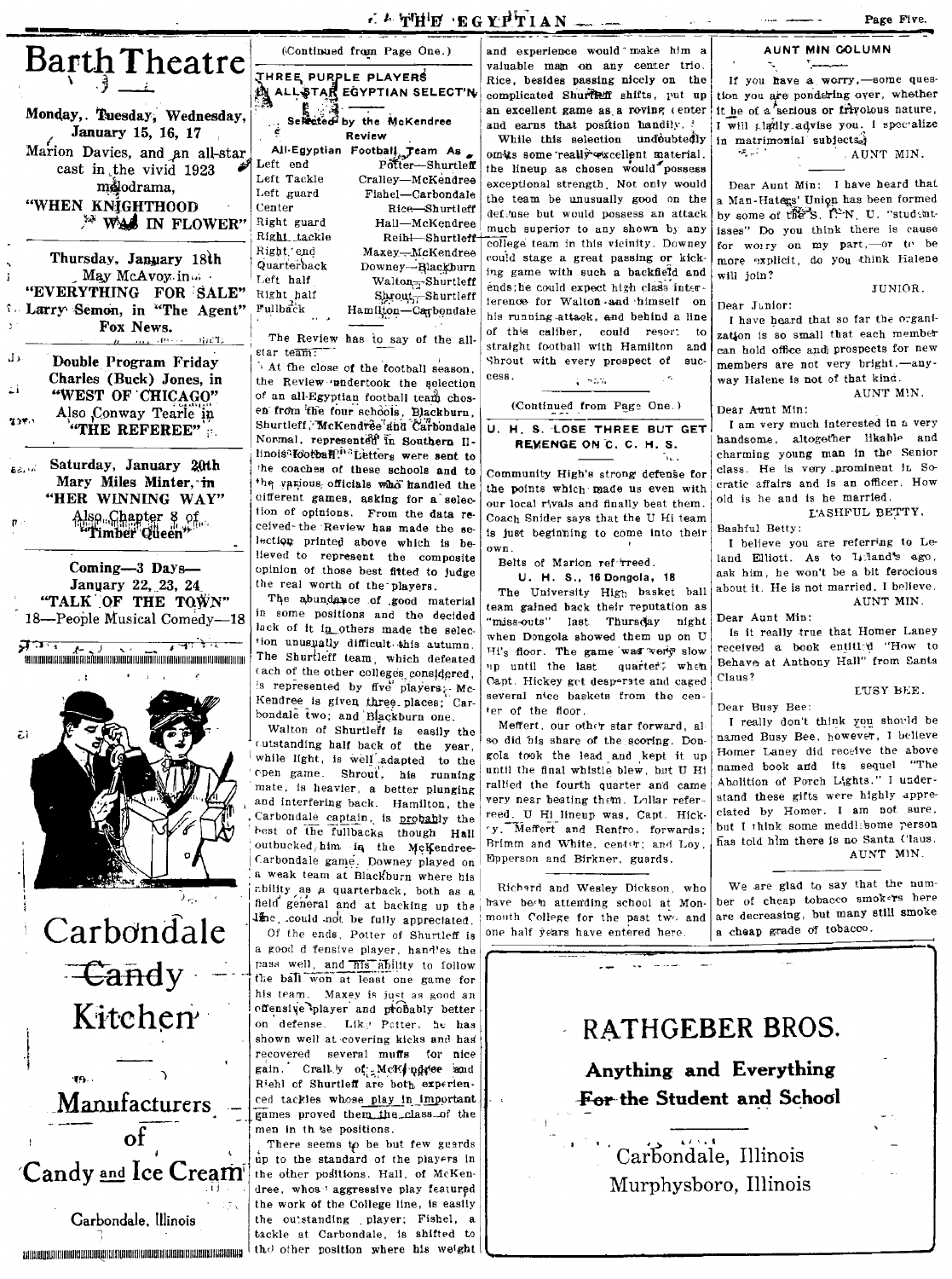Page Six  $THE$ IUINGER SNAPS Who the girl is that a certain bas-Love is not a matter of sense--it's Coleta-Did you ever read "The Bounce:-See where a bell-hop got measured in dollars. heart of a croquette?" his right eye burned out. ketball player is going to give up next Dwight-Yeah? Howzzat? week? Marie (in disgust)-No, but I have<br>read "The heart of a coquette." Bounce-Saw a lighted cigarette in Why Mr. Smiley didn't wear a suit? Viola-I wish God had made me a the dark and thought it was a keytoy.<br>Shan-He did; I'm he. Why we can't have fifteen mare hole. grades 'from the two year course? Mr. Hotten-This coffee is nothing Why "Chicken" Brown was in such but mud. Central-Number, please.<br>Chas. Hunter (dreaming)-63-82-76 Joe Montgomery (Stumble Inn)- Pearl White-Mr. Boomer, does Chas. Hunter (dreaming)-63-82-76 Yes. str. it was ground this morna rush last Sunday night? How Skeezll saved three dollars in Yes, sir, it was ground this mornwise? Shift. ing. ~1emphI8? Mr. Boomer-Fools ask questions What August Meyer fell down over that wise men can't answer. while hunting chairs? Women have uncovered their ears Everett Hart-But you know the but that doesn't mean they are going old proverb. my dear, that love is Pearl-I guess that's the reason I old proverb, my dear, that love is Who John Silver is? make such poor grades on exams. to listen to reason. blind. What Cora Sanders said to Miss Geneva C.-But Miss Rue isn't, so Census Taker-Have you any brothturn out the lights. Nurse-Well, It's a girl. era? Father-And I just sold the porch Boy-one. 11II11I1I1I1I1II111II1II1I1II1I1I1I1I1I1I1U11II1I1II1I1I1I1II1II11I11111111n" .. wing this morning! Olive Johnston-That a picture of C. T.-Does he live here? Boy-Naw, he goes to college. your fellow? <u> 1990 - Johann Stoff, amerikansk kanton og det s</u> C. T.-Any sisters? "It must be out of order," said ielene Street-Yes, what do you Mr. Bailey, as he tried to fill his think of it? Boy-One. C. T.-Does she work?  $\begin{array}{c|c|c|c|c} \hline \text{C. T.}-\text{Does she work?} \ \hline \text{Boy}+\text{Nav} & \text{she} & \text{do not} \ \hline \end{array}$ O. J. --Pretty nice frame, isn't it? Repairing Neatly and Promptly Done neither. There is just one kind of girls: those who say they've never been What would you do if yo uwere driv-<br>kissed and those who have.<br>'along a lonely road with a beauti-GEORGE D. CASPER WEE WUNDER ful girl and she said, "How wastetul, and gasoline 30 cents a gallon?" If there is anyone in school that JEWELER Henson-You look almost sweet well, I did the same thing.<br> $\begin{array}{c|c|c|c|c} \hline \text{hasn't played hands with Dr. Cald-} \end{array}$ enough to kiss.<br>
"Pittsburg"-I intended to look a well? Well, I did the same thing.<br>  $\begin{array}{|l|l|}\n\hline\n\end{array}$  well?<br>  $\begin{array}{|l|l|}\n\hline\n\end{array}$  Well, I did the same thing.<br>  $\begin{array}{|l|l|}\n\hline\n\end{array}$  well? "Pittsburg"-I intended to look a<br>little sweeter than that. Maud-I'd like to see you kiss me basketball sweater? little sweeter than that.<br>
Maud-I'd like to see you kiss me basketball sweater?<br>
What Agnew Reid brought back CARBONDALE,<br>
Nelle Doolen-See the chalk dust Merritt (the cave man kid)-"All with him from Murphysboro the night ILLINOIS Nelle Doolen-See the chalk dust Merritt (the cave man kid)-"All with him from Murphysboro on Chicken Brown's shoulder? right," and he prepared to renew the of the High School game?<br>combat, "Keep your eyes open this Why some haven't subscribed for John Epley-Yes. combat. "Keep your eyes open this Why son<br>time." the paper? ttme." the paper? 111111111111111111111111111111111111111111111111111111111111111111111111111111 N. D.-That's not chalk dust.  $\overline{.}$ I OGDEN'S SPECIALTY SHOP Hair Dressing, Marcelling Manicuring, Shampooing, Scalp Treatment, Carbondale Trust and Savings Bank Building Facial Massage Hemstitching, Cloth Covered Buttons, Pleating all Kind, Johnson Beauty Shop Work Guaranteed Phone 263 Upstalrs Prices Moderate Over Winters' Store. II IF YOU HAVE BEAUTY WE TAKE IT-Christian Church Sunday School IF NONE, WE MAKE IT! All Students Cordially Invited TACKITT'S STUDIO SECOND DOOR WEST OF BARTH THEATER 9:30 Sharp Good Music Good Teachers Special Price made to Students on Pictures.

I

### STUDENTS' HEADQUARTERS

I

Drugs, Sundries, Stationery Fountain Pens and Toilet Articles

W. O. HEARN, Druggist

PUD'S TAXI WHEN YOU THINK OF TAXI THINK OF PUD OLD TAXI DRIVER

114~-----Phone-e----~.114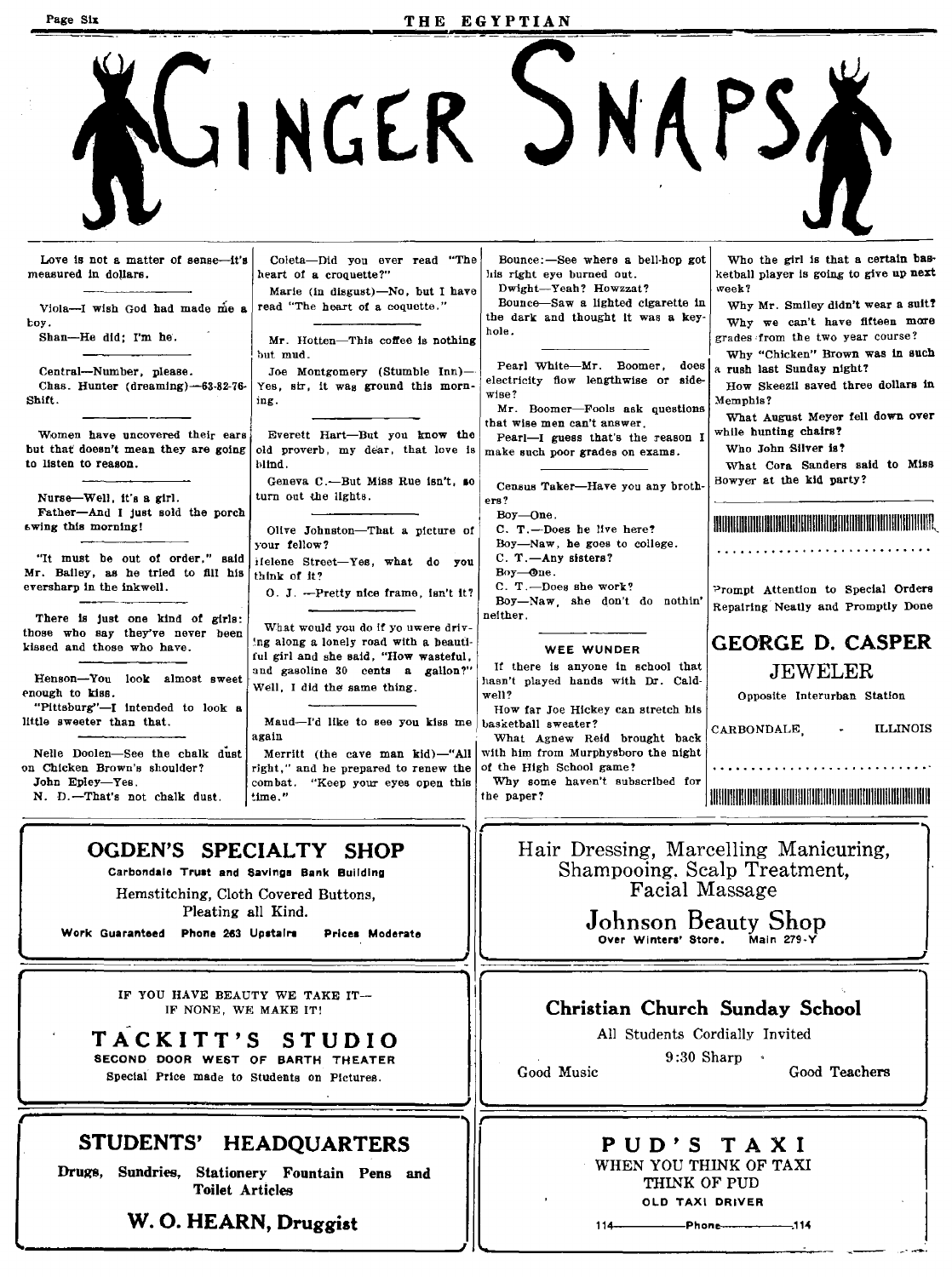THE EGYPTIAN Page Seven

vacation period for the Christmas hol- nearest we can make out, our city are to be subjected to the 7:30 gong<br>idays.

The school board of the township a wild cat, but that's really wrong, the very happy life and many good "do th'ir bit."<br>high school met Monday afternoon for when it cuts loose it sounds like times which take place there a and appointed Miss Ina Rogers, prin- seventeen wild cats, having<br>cipal to fill the yacancy caused by the night in their native Bengal. cipal to fill the vacancy caused by the death of  $Mr$ . Beanblossom.

cations for the position, but felt that  $\frac{\text{make}}{\text{a}}$  a race track out of your spinal<br>Miss Bogers' qualifications and family column (or is it spinaly cord?) is Miss Rogers' qualifications and famil-column (or is it spinal cord?) is is it is in the school was the hest when this terrific jungle shriek iarity with the school was the best when this terrific jungle shriek<br>for the intensets of the number wakes vou from a dead-to-the world for the interests of the pupils under<br>the circumstances

the faculty of the high school for the something like Gabriel's horn, -- old nast sixteen vears coming to Law. Capt. Gabe sounding the reveille for past sixteen years, coming to Law. Capt. Gabe sounding the reveille for<br>renceville as a teacher in the high all his angels. But if your dream is renceville as a teacher in the high all his angels. But if your dream is<br>school hefore the township high unpleasant the ungodly whistle could school before the township high unpleasant the ungodly whistle could<br>school was organized and has been easily be Satan sounding his fire school was organized and has been easily be Satan sounding his fire<br>here exer since. She is a graduate alarm, a signal that another angel here ever since. She is a graduate; alarm, a signal that another angel<br>of Southern Illingis Normal and has, is fallen and is about to be received. of Southern Illinois Normal and has is fallen and is about *the regular* Latin teacher into the flery furnace. been the regular Latin teacher.

"A person who had never been in Carbondale wouldn't have a thrill because Normal avenue was benlg paved," says Miss Trovillion but if they had taken a trip down it before last month they could have had several thrills.

If The Wreckers want to do something constructive, they might conduct a crusade against the person who posed to have been kept a secret but reads your paper over your shoulder. news has been let out by friends.

*r* 



The fire whistle gives you the great-<br>est and chilliest thrill—the thrill that The board had a number of appli-  $est$  and chilliest thrill—the thrill that thous for the position but fait that makes a race track out of your spinal slumber. If your dream is pleasant<br>and the fire whistle blows, it sounds Miss Rogers has been a member of and the fire whistle blows, it sounds<br>as faculty of the high school for the something like Gabriel's horn -- old

But still we Insist that fire whistles are handy things, for without them we would be forced to lead a dull ex- !stence, when all we crave Is a thrill.

### HEOGTS-MARTIN

It is reported that Ray Hedgts, a freshman, and Miss Edith Martin of<br>Williamson county were married December 28. The wedding was sup-

## This space reserved for McPheeters - Lee & Bridges

# $M$ ISS ROGERS '17 ELECTED  $\begin{array}{|l|}\n\hline\n\end{array}$  OUR FIRE WHISTLE  $\begin{array}{|l|}\n\hline\n\end{array}$  NEW RESIDENTS AT ANTHONY

| Al'ce Arnsman.     |
|--------------------|
| Mary Ingram.       |
| Katherine Laswell. |
| Ethel Smith        |
| Helena Templeton.  |
| Dorothy Mertz.     |
| Merle Waite.       |

#### THE WRECKERS

We Seniors, in order to form a betler school spirit, back up our teams, furnish the necessary leadership, and pames, do bind ourselves together.

> Edward Zeiler. Benj. Merkel. ' Ray Hamilton. August Meyer. Ransom Sherretz. Alvin Felts. Corem Waller. Eugene Armentrout. Willard C. Campbell. John Bigham. Norvin Julian. James Moham.

You will see the reaults of the organization in the basketball games to come. Other Senior men are wanted :0 join.

### WHOOPEE I

As we all know our life is threefold. moral. mental and physical. In order to keep ourselves at the highest point of efficIency possible we must furnish these. The moral and mental side is being supplied by the school, church and other educative and Christ ian organizations. The two "Y's" In tbls school are founded on the triangular piatform. Therefore next Tuesday evening at 6:30 there will be held a joint social to which all students and faculty membirs, men or women are cordially invited. If you want to have a good time, watch the Bulletin Board for further announcement of place. and take your best girl or best man and come.

"Let's Go!"

LIBRARY CIRCULATION During the fall term, 1922. Wh;eler Library circulated 4843 books. not ',ncludlng those used In the reading rooms. Of this number, 33 per cent were fiction. 15 per cent sociology. 14 per cent literature, 8 per cent current periodicals, 7 per cent natural science, 5 per cent history, 4 per cent each useful arts and fine arts, 3 per cent travel, 2 per cent biography, 1 per cent each language and bound periodicals, 8-10 per cent religion, 7-10 per cent philosophy, and 6-10 per

#### --~- <sup>~</sup> MUSICAL TREAT COMING

whistles in the world. Some blow,  $\begin{array}{c|c}\n\hline\n\text{number of} & \text{range of} \\
\hline\n\end{array}$  rang.d a musical program for the some scream, some shout Anthony Hall welcomes a number of coming Friday night. As our Maroons The Socratic Literary has ar- (Taken from Lawrenceville Paper.) some ring, some scream, some shout Anthony Hall welcomes a number of coming Friday night. As our Maroons<br>The schools of Lawrenceville re. and still others just whistle. The new girls. Amon The schools of Lawrenceville re- and still others just whistle. The new girls. Among those who are to have a game with their ancient rivals opened this morning following the <sup>last</sup> named is the kind we have. The observe t last named is the kind we have. The observe the rules and regulations and McKendree, the program will begin nearest we can make out, our city are to be subjected to the 7:30 gong at 6:30 sharp so that we will arrive ays. fire signal is supposed to sound like and the 10 o'clock dip, but also to at the game in time to see the boys<br>The school board of the township a wild cat, but that's really wrong, the very happy life and many good "d

> oring great men a "Burns' Program" was presented last Friday night and from all indications was thoroughly enjoyed by all.

A three act comedy "A Bunch of Fun" is to be presented In the near future. The part of Lynn Lockwood, the man "Who takes off his face" is played by Bain Hunsaker. Another important character is Christina, a Swede maid, "stuck on the movies." All who saw Pauletta Jansen play the<br>nart "Kloompy" in "The Adventure of to put the pep into our basketball part "Kloompy" in "The Adventure' of cames, do bind ourselves together  $\frac{1}{2}$  Grandpa" will not question her abiliinto this organization to be known as  $\mathbf{t}$  ty. "Mac" is another important "THE WRECKERS." character,—well, you'll hear more (Signed) about it later.

### MEYER HEADS THE AGORA

Norvin Julian yielded the emhlem of authority in the Agora to August Meyer at the last regular meeting, Mr. Meyer is not only one of the lading men in the Agora but is also a leader in numerous campus activities.

Tbe Agora made a wise choice as Mr. Meyer will without doubt be an inspiring leader.

Action was also taken at the meeting concerning the Annual Agora Banquet which will be held in tbe near future.

Mr. Merritt Allen, alias Skeezil. appeared Monday morning looking like a much wounded war hero. His head and eye wore a bandage. Skeezil still delares it was caused from cold settling in his eye and yet some of his friends suspect a woman in the case. His girl really does let her finger nails grow very long.

"Please run a lot of pictures In the paper because I can't rean." was the note sent in on one of the subscription cards last week. We wonder how she was able to write that sentence.

### 11l111111111111l1ll1l1l1ll1l1l1l11l1l11l1l1ll1l1l1mllll!llUlIIIIIIIllIIIIR